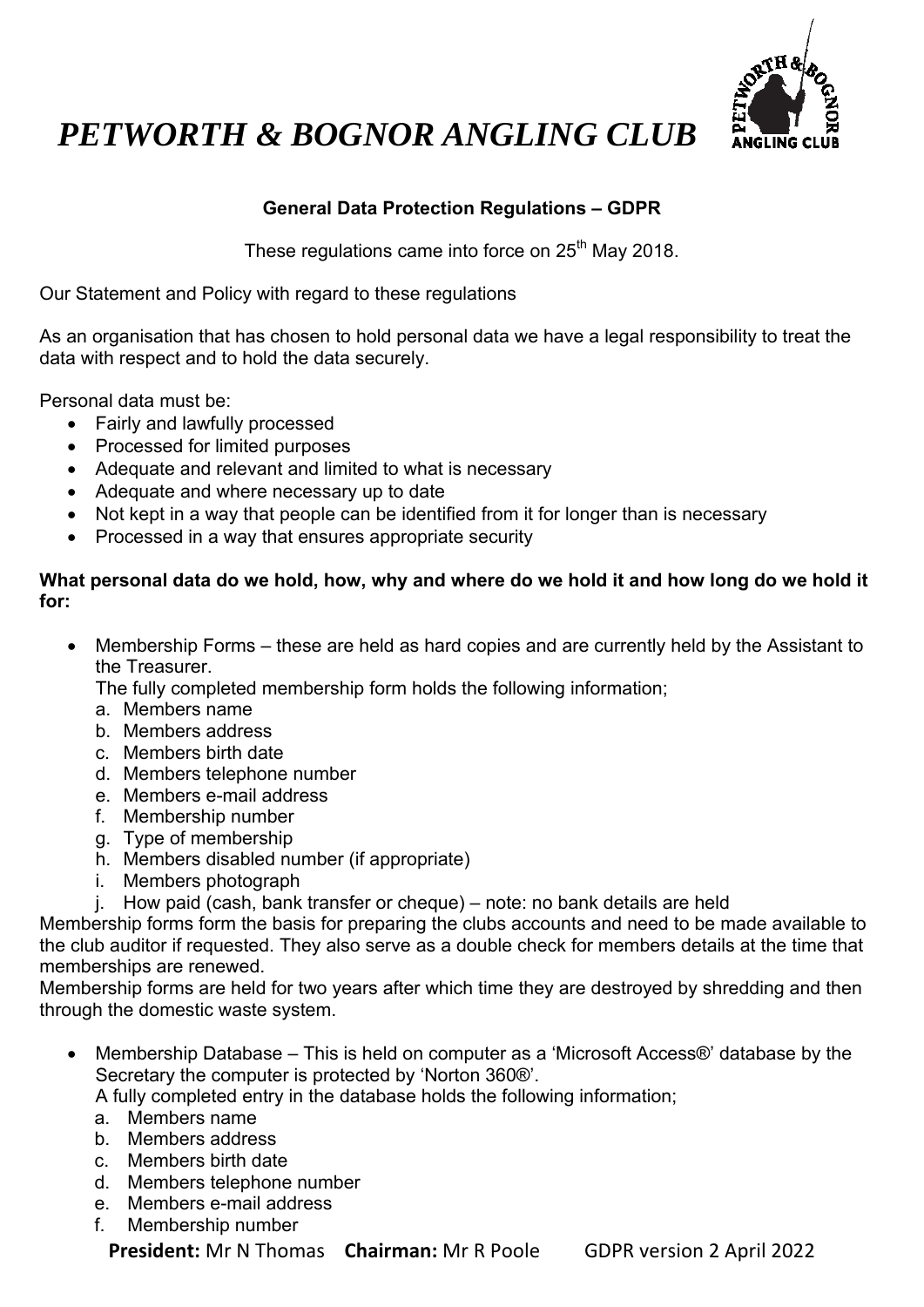

## *PETWORTH & BOGNOR ANGLING CLUB*

- g. Type of membership
- h. Members photograph
- i. How paid note: no bank details are held
- i. Where joined
- k. Year of joining

Details are held in the database for four years after an individual ceased to be a member, at which point they are deleted from the database.

We hold information in our database for this period of time because we often find that memberships lapse for periods of time and then members come back to the club. We have found that four years is the optimum period for identifying lapsed member details.

- Membership e-mail contact list This is held on computer in 'Microsoft Outlook®' by the Secretary (S. Simmonds) the computer is protected by 'Norton 360®'. This holds the following information
	- a. Members name
	- b. Members e-mail address
	- c. Members photograph

This system forms the basis for electronic communication with members and anglers. We find that continuing to supply information about the club to lapsed members can stimulate them to rejoin. An'opt out' option is available. All persons that choose this 'opt out' are immediately deleted from the system. Details are held in this format for four years after an individual ceased to be a member at which point they are deleted from the system.

 Member payment details – These are held on computer in 'Microsoft Excel®' by the Assistant to the Treasurer the computer is protected by 'Norton 360®'.

This holds the following information

- a. Members name
- b. Membership number
- c. How paid (cash, bank transfer or cheque) note: no bank details are held

These details form the basis for our accountancy systems and are held in compliance with HMRC requirements for running a company. Details are held in this format for seven years after which they are deleted from the system.

### **Information about why each specific piece of information is held in our systems**

| Members name<br>Members address         | To enable us to address the member correctly.<br>To enable us to contact the member by post for the purpose of sending<br>them an annual application form. We have also upon occasion because of<br>a serious incident within the club had to contact all existing members. |
|-----------------------------------------|-----------------------------------------------------------------------------------------------------------------------------------------------------------------------------------------------------------------------------------------------------------------------------|
| Members birth date                      | To enable us to ensure that the member applies for the right category of<br>membership.                                                                                                                                                                                     |
| Members telephone<br>number             | To enable us to quickly contact our members                                                                                                                                                                                                                                 |
| Members e-mail address                  | To enable us to contact our members and lapsed members electronically.<br>We send regular e-mails to our contact list informing them of upcoming<br>events, general information about angling and any important club<br>information                                         |
| Membership number<br>Type of membership | For administrative purposes and to allow easy identification of a member<br>We have various categories of membership which attract different price                                                                                                                          |